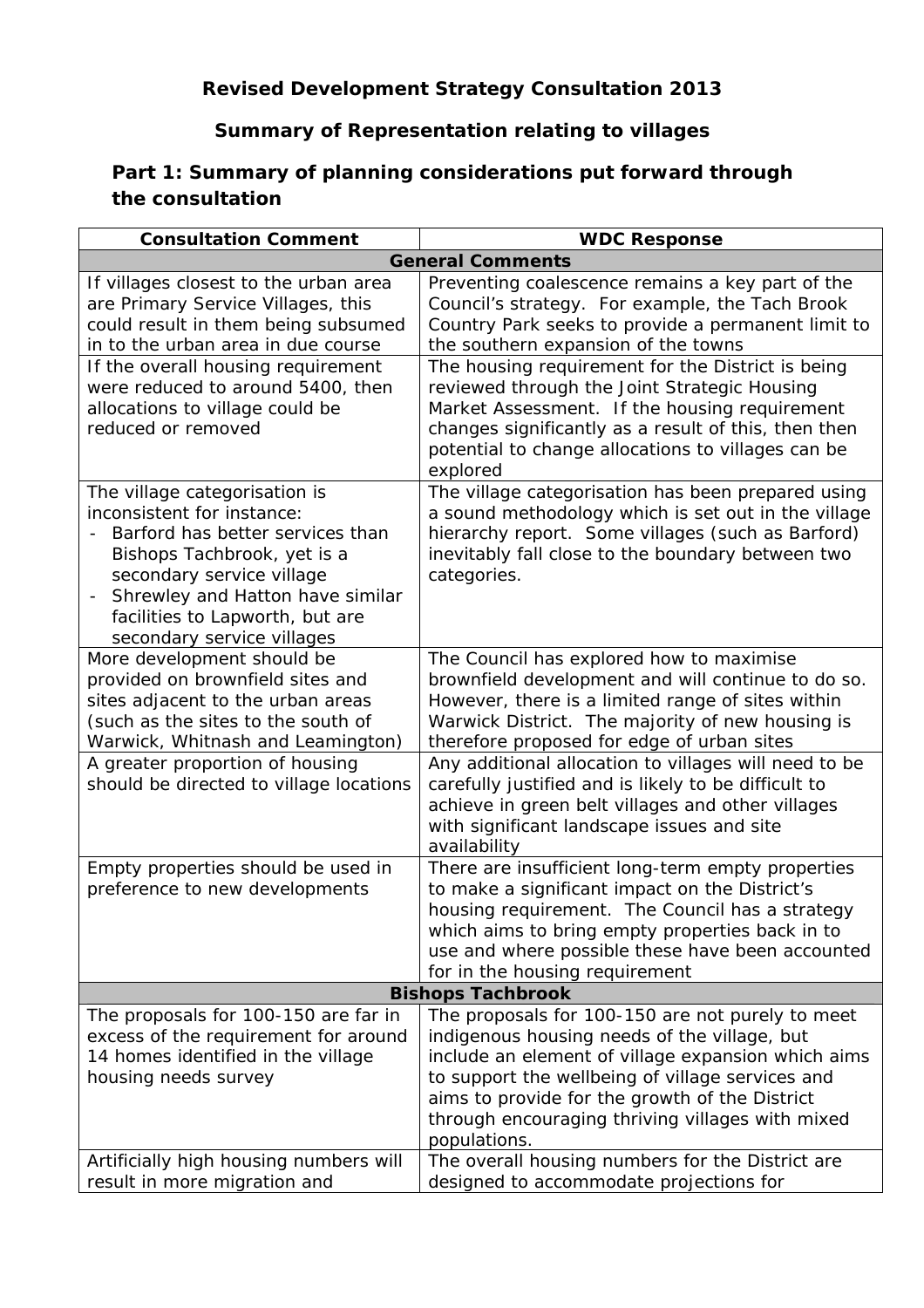| commuting                                                                                                                                                                                               | migration. However we are seeking to limit<br>commuting by ensuring that the number of jobs<br>and number of people of working-age remain                                                                                                                                                                                                                                                                                   |
|---------------------------------------------------------------------------------------------------------------------------------------------------------------------------------------------------------|-----------------------------------------------------------------------------------------------------------------------------------------------------------------------------------------------------------------------------------------------------------------------------------------------------------------------------------------------------------------------------------------------------------------------------|
| The level of housing proposed would<br>damage the identity and character                                                                                                                                | broadly in balance<br>Urban sprawl will be minimised by ensuring that<br>the separate identity of the village is maintained                                                                                                                                                                                                                                                                                                 |
| of the village and would result in<br>urban sprawl                                                                                                                                                      | and by selecting appropriate sites (in terms of<br>landscape etc.) for the expansion of the village.<br>The character of the village may change, but with<br>careful development, site selection and investment<br>in infrastructure, this should be minimised                                                                                                                                                              |
| The level of housing proposed would<br>place an unreasonable and<br>unmanageable strain on local<br>infrastructure (school, doctors, roads<br>etc)                                                      | It is recognised that additional housing across the<br>District and within specific villages will require<br>investment in infrastructure. Infrastructure<br>planning is taking place in parallel with proposals<br>for development, including in relation to Bishops<br>Tachbrook sites. No development is being brought<br>forward in locations where infrastructure providers<br>believe the requirements cannot be met. |
| Local roads will not be able to cope<br>with this level of development,<br>particularly when consider in in<br>combination with other proposals in<br>the RDS. This will lead to traffic<br>congestion. | The Strategic Transport Assessment indicates that<br>local roads will be able accommodate the additional<br>traffic subject to mitigation measures being<br>introduced                                                                                                                                                                                                                                                      |
| Oakley Wood Road is already<br>dangerous with traffic travelling at<br>excessive speeds. The additional<br>housing will exacerbate this problem                                                         | See above                                                                                                                                                                                                                                                                                                                                                                                                                   |
| The existing sewer system in the<br>village does not cope and until this<br>system is improved there should be<br>no further development in the village                                                 | See comments on infrastructure above                                                                                                                                                                                                                                                                                                                                                                                        |
| Access from the village to the A452<br>would need to be improved (e.g. a<br>roundabout) if the proposals went<br>ahead                                                                                  | See comments on infrastructure above                                                                                                                                                                                                                                                                                                                                                                                        |
| Impact on light and noise pollution                                                                                                                                                                     | There is likely to be some impact on light pollution,<br>however this will need to managed through the<br>planning application process which will require an<br>Environmental Impact Assessment (EIA)                                                                                                                                                                                                                       |
| Increased air pollution to the<br>detriment of air quality                                                                                                                                              | A study looking at the impact on air quality within<br>Town centres has been commissioned. Locally to<br>Bishops Tachbrook, it is not anticipated that air<br>quality will reach unacceptable levels. However, if<br>an EIA suggests this might be an issue, this would<br>need to be addressed through the Planning<br>Application process.                                                                                |
| Increased water run-off causing<br>increased flooding                                                                                                                                                   | There are no strategic flood risk issues associated<br>with development in and around Bishops<br>Tachbrook. Any local issues will need to be<br>addressed through the Planning Application<br>process.                                                                                                                                                                                                                      |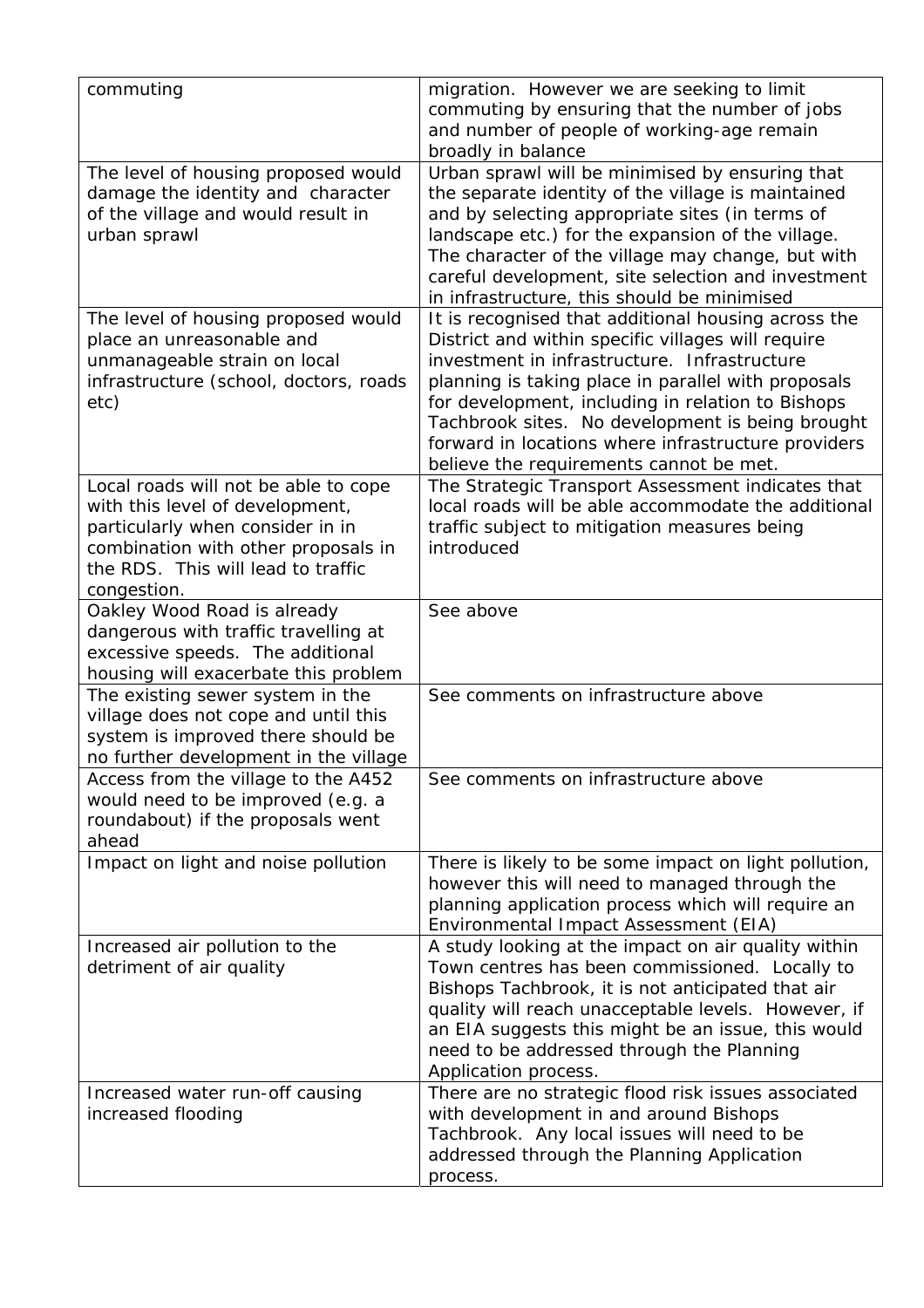| Increased levels of crime and                                           | It is not anticipated that housing development in                                                         |
|-------------------------------------------------------------------------|-----------------------------------------------------------------------------------------------------------|
| increased fear of crime                                                 | and around Bishops Tachbrook will have a                                                                  |
|                                                                         | significant impact on crime levels in the village                                                         |
| Loss of high quality, fertile                                           | This is an issue which has been given weight in                                                           |
| agricultural land                                                       | assessing sites and where other factors do not                                                            |
|                                                                         | carry more weight this will be relevant in selecting                                                      |
|                                                                         | the most appropriate sites. However the National                                                          |
|                                                                         | Planning Policy Framework (NPPF) does not give<br>this sufficient eight to allow this issue to restrict   |
|                                                                         | housing delivery, especially in areas outside the                                                         |
|                                                                         | green belt                                                                                                |
| Loss of biodiversity (habitats, trees                                   | This is an issue which has been given weight in                                                           |
| etc)                                                                    | assessing sites and where other factors do not                                                            |
|                                                                         | carry more weight this will be relevant in selecting                                                      |
|                                                                         | the most appropriate sites. Specific issues will                                                          |
|                                                                         | need to be addressed though applications when the                                                         |
|                                                                         | Council will seek to apply a biodiversity offsetting<br>policy.                                           |
| Damage to the beautiful landscape                                       | This is an issue which has been given weight in                                                           |
| south of Warwick and Leamington                                         | assessing sites and where other factors do not                                                            |
|                                                                         | carry more weight this will be relevant in selecting                                                      |
|                                                                         | the most appropriate sites.                                                                               |
| Risk that the proposals will lead to                                    | The selection of sites immediate adjacent to the                                                          |
| coalescence of settlements                                              | settlement will take account of this issue.                                                               |
|                                                                         | Cubbington                                                                                                |
| Support Cubbington as one of the                                        | Approx 75 homes are proposed for Cubbington.                                                              |
| most sustainable villages to<br>accommodate additional                  | This is below the RDS proposals due to substantial<br>environmental and landscape restrictions            |
| development                                                             |                                                                                                           |
| The village could support the scale of                                  | Approx 75 homes are proposed for Cubbington.                                                              |
| development proposed without                                            | This is below the RDS proposals due to substantial                                                        |
| detriment to the character,                                             | environmental and landscape restrictions                                                                  |
| appearance and functioning of the                                       |                                                                                                           |
| village                                                                 |                                                                                                           |
|                                                                         | <b>Hampton Magna</b>                                                                                      |
| The level of hosing proposed is<br>excessive for the village and is not | The proposals for 100-150 are not purely to meet<br>indigenous housing needs of the village, but          |
| justified. A lower level for the                                        | include an element of village expansion which aims                                                        |
| District (such as 5400) would not                                       | to support the wellbeing of village services and                                                          |
| require development in villages                                         | aims to provide for the growth of the District                                                            |
|                                                                         | through encouraging thriving villages with mixed                                                          |
|                                                                         | populations.                                                                                              |
| The houses are not needed to meet                                       | See above                                                                                                 |
| local needs and will be used by                                         |                                                                                                           |
| London commuters                                                        |                                                                                                           |
| Existing infrastructure will not be<br>able absorb the number of new    | It is recognised that additional housing across the<br>District and within specific villages will require |
| homes being proposed for the village                                    | investment in infrastructure. Infrastructure                                                              |
| including:                                                              | planning is taking place in parallel with proposals                                                       |
| Budbroke School is at capacity                                          | for development, including in relation to Hampton                                                         |
| even taking account of current                                          | Magna sites. No development is being brought                                                              |
| expansion                                                               | forward in locations where infrastructure providers                                                       |
| The road through the village is                                         | believe the requirements cannot be met.                                                                   |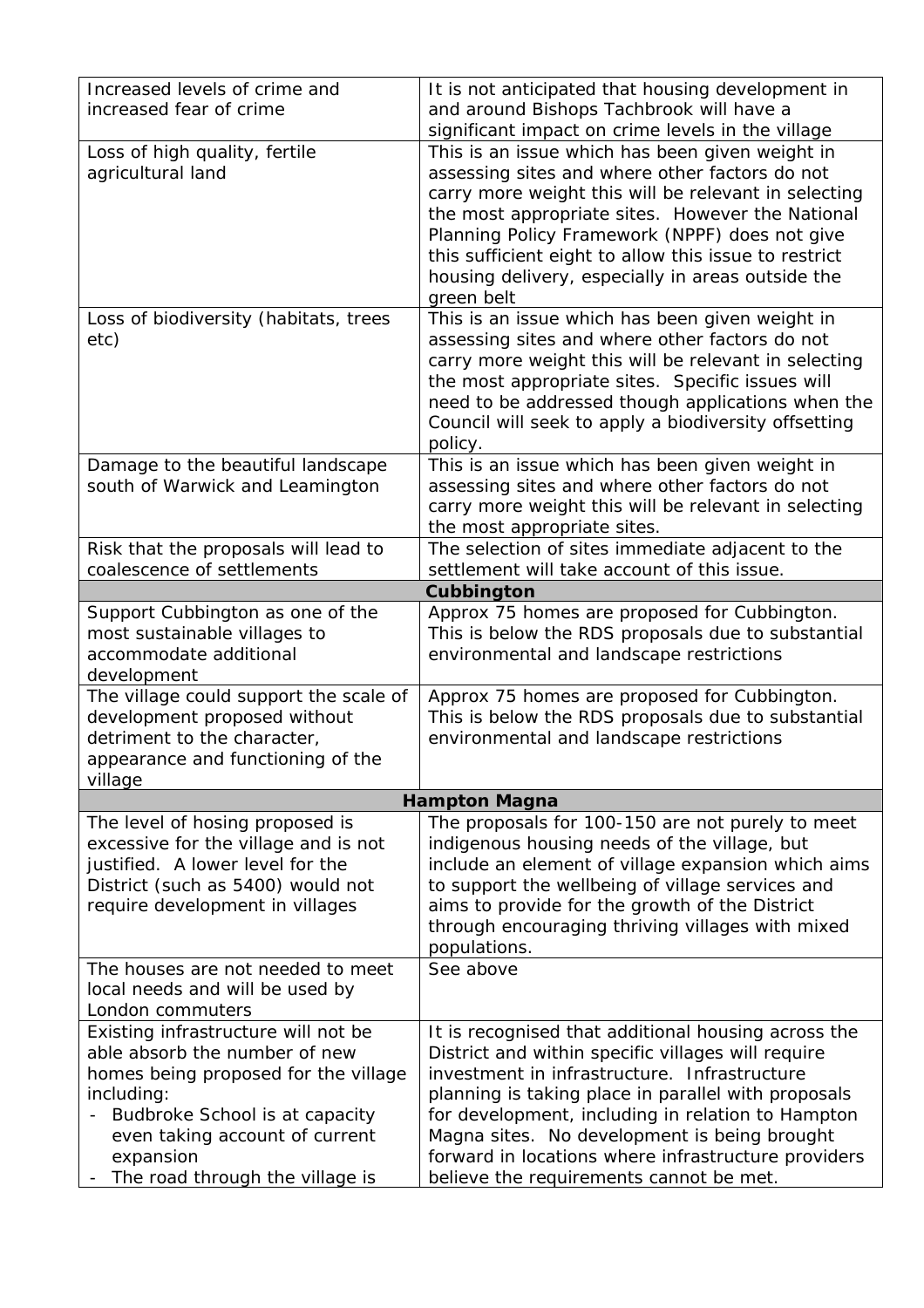| already busy being used as a "rat<br>run" to Warwick Parkway<br>The station and its facilities are at |                                                                                                         |
|-------------------------------------------------------------------------------------------------------|---------------------------------------------------------------------------------------------------------|
| capacity                                                                                              |                                                                                                         |
| The GP practice                                                                                       |                                                                                                         |
| Accessibility to the village is                                                                       | Advice from transport experts at the County                                                             |
| restricted by the railway bridge<br>which could cause congestion                                      | Council suggests that the development proposals<br>can be accommodated                                  |
| Birmingham Road and Hampton Road                                                                      | Advice from transport experts at the County                                                             |
| are already congested. These<br>proposals will exacerbate that                                        | Council suggests that the development proposals<br>can be accommodated                                  |
| The proposed level of development                                                                     | The character of the village may change, but with                                                       |
| will damage the rural character of<br>the village                                                     | careful development, site selection and investment<br>in infrastructure, this should be minimised       |
| Exceptional circumstances for                                                                         | A paper setting out the justification for releasing                                                     |
| development in the green belt has<br>not been justified when non-green                                | green belt has been prepared as part of the village<br>sites preferred options proposals                |
| belt sites are available                                                                              |                                                                                                         |
| The justification for development in                                                                  | This is part of the justification and although some                                                     |
| villages relates to "sustaining" local<br>facilities and services. Yet local                          | services may be doing well, additional housing will<br>continue to support services in the longer term. |
| facilities are already thriving and are                                                               | Evidence suggests for instance that growth could                                                        |
| at capacity                                                                                           | support a more viable and convenient bus service.                                                       |
| Additional traffic is likely to cause                                                                 | Advice from transport experts at the County                                                             |
| more road safety problems in the                                                                      | Council suggests that the development proposals                                                         |
| area<br>The level of housing proposed will                                                            | can be safely accommodated.<br>The proposals will provide a mix of housing types                        |
| undermine community cohesion by                                                                       | and will seek maintain a strong local mix, including                                                    |
| unbalancing the social mix                                                                            | providing greater opportunities for younger people                                                      |
|                                                                                                       | to continue to live in the village.                                                                     |
| The proposals would damage the                                                                        | This is an issue which has been given weight in                                                         |
| countryside and rural landscape                                                                       | assessing sites and where other factors do not<br>carry more weight this will be relevant in selecting  |
|                                                                                                       | the most appropriate sites.                                                                             |
| The potential to develop between                                                                      | The Revised Development Strategy does not                                                               |
| Gould Rd and Daly Avenue would be<br>detrimental to the local house values                            | propose specific sites. Specific sites will be                                                          |
| and their residential amenity                                                                         | proposed in a further consultation once all options<br>have been fully assessed.                        |
| Flooding is already an issue,                                                                         | There are no strategic flooding issues which                                                            |
| particularly on Birmingham Road.                                                                      | entirely prevent development around the village.                                                        |
| Additional development will make                                                                      | Local issues including infrastructure issues will                                                       |
| this issue worse.                                                                                     | need to be addressed with the infrastructure                                                            |
| This scale of building in and around                                                                  | provider through an application.<br>This is an issue which has been given weight in                     |
| the village will have a detrimental                                                                   | assessing sites and where other factors do not                                                          |
| effect on wildlife                                                                                    | carry more weight this will be relevant in selecting                                                    |
|                                                                                                       | the most appropriate sites. Specific issues will need                                                   |
|                                                                                                       | to be addressed though applications when the                                                            |
|                                                                                                       | Council will seek to apply a biodiversity offsetting<br>policy.                                         |
| Loss of high quality, fertile                                                                         | This is an issue which has been given weight in                                                         |
| agricultural land                                                                                     | assessing sites and where other factors do not                                                          |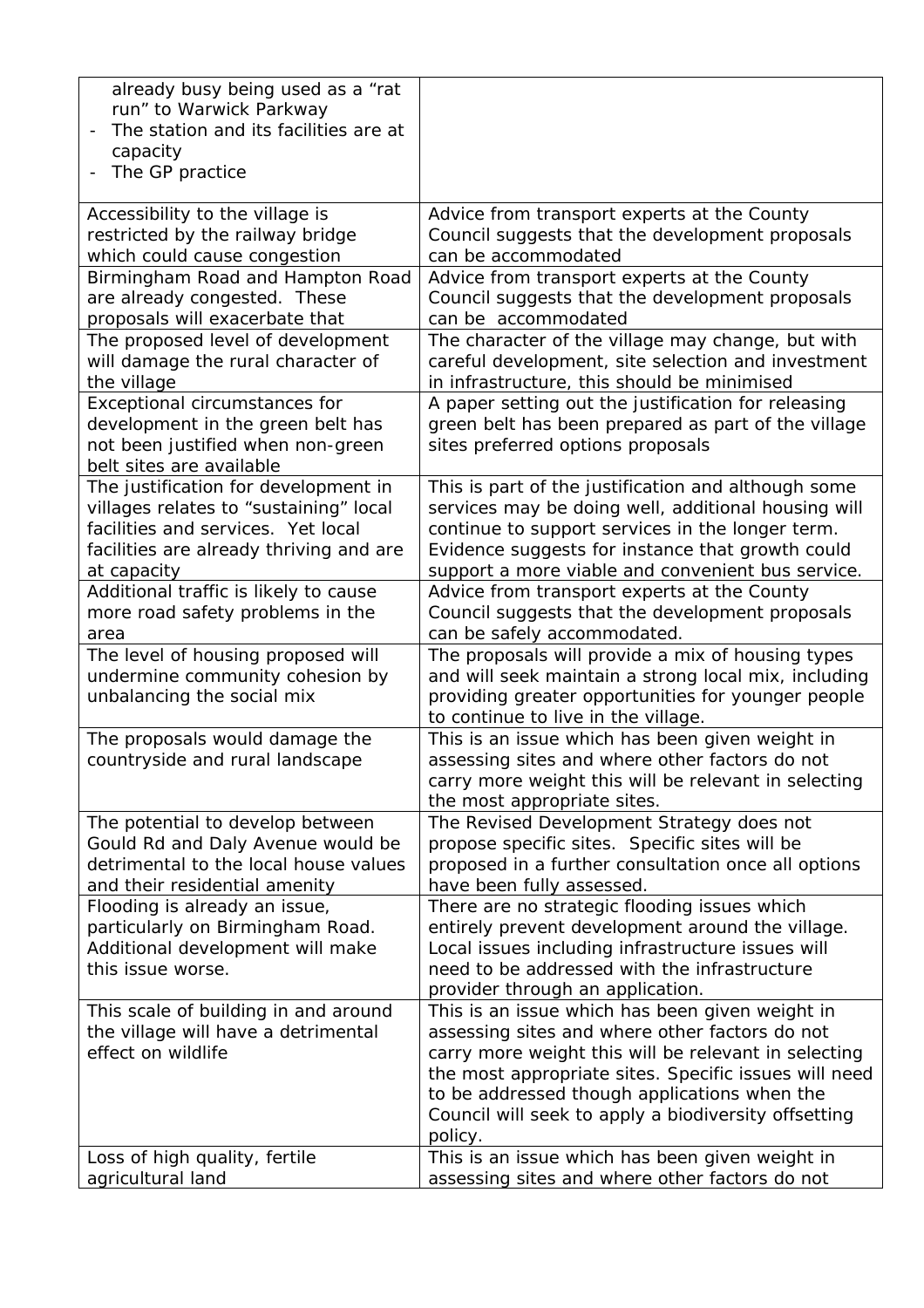|                                                                                                                                                                                                                                                                                                                                                                              | carry more weight this will be relevant in selecting<br>the most appropriate sites. However the National<br>Planning Policy Framework (NPPF) does not give<br>this sufficient weight to allow this issue to restrict<br>housing delivery                                                                                                                                                                                                                                                                                                   |
|------------------------------------------------------------------------------------------------------------------------------------------------------------------------------------------------------------------------------------------------------------------------------------------------------------------------------------------------------------------------------|--------------------------------------------------------------------------------------------------------------------------------------------------------------------------------------------------------------------------------------------------------------------------------------------------------------------------------------------------------------------------------------------------------------------------------------------------------------------------------------------------------------------------------------------|
| Brownfield and urban sites should be<br>used in preference to rural greenfield<br>sites                                                                                                                                                                                                                                                                                      | The Development Strategy seeks first to bring<br>forward brownfield sites. However there are not<br>enough sites to meet the District's housing need.<br>The vast majority of the housing requirement will<br>be met in and adjacent to the main urban areas.                                                                                                                                                                                                                                                                              |
| Internet access in the village is<br>already slow and is unlikely to be<br>able to cope with additional demand                                                                                                                                                                                                                                                               | The potential to upgrade broadband infrastructure<br>will be explored as development proposals are<br>finalised                                                                                                                                                                                                                                                                                                                                                                                                                            |
| The proposals will erode the gap<br>between the village and Warwick and<br>could lead to coalescence                                                                                                                                                                                                                                                                         | This depends on which site(s) are selected. Whilst<br>it is possible that the existing gap between the<br>settlements could be narrowed, the Strategy will<br>still seek to avoid coalescence between<br>settlements.                                                                                                                                                                                                                                                                                                                      |
| Additional housing in and around the<br>village would make the ongoing<br>provision of the bus service more<br>viable and would potentially enable a<br>less circuitous route to be provided<br>to the village                                                                                                                                                               | This is consistent with the argument that<br>development could help support existing facilities<br>and services.                                                                                                                                                                                                                                                                                                                                                                                                                           |
|                                                                                                                                                                                                                                                                                                                                                                              | Kingswood (Lapworth)                                                                                                                                                                                                                                                                                                                                                                                                                                                                                                                       |
| The level of housing seems excessive<br>for a relatively small community, and<br>this level of housing is not required<br>to meet local needs. A local housing<br>needs survey suggests 6 houses are<br>required. The increase in houses is<br>approximately 39%, yet the policy<br>seeks to grow primary villages by<br>around 20%                                          | The proposals for 100-150 are not purely to meet<br>indigenous housing needs of the village, but<br>include an element of village expansion which aims<br>to support the wellbeing of village services and<br>aims to provide for the growth of the District<br>through encouraging thriving villages with mixed<br>populations. The proposals represent an increase<br>in the number of households by between 26% and<br>39%. It is recognised that the upper end of this<br>percentage is likely to be excessive for this<br>settlement. |
| Existing infrastructure will not be<br>able absorb the number of new<br>homes being proposed for the village<br>including:<br>Facilities in the village are limited<br>and would not cope<br>The school is full<br>Public transport is inadequate<br>(trains are infrequent; no buses)<br><b>GP</b> facilities<br>Lack of children's play areas<br>Lack of mains gas service | It is recognised that additional housing across the<br>District and within specific villages will require<br>investment in infrastructure. Infrastructure<br>planning is taking place in parallel with proposals<br>for development, including in relation to Kingswood<br>sites. No development is being brought forward in<br>locations where infrastructure providers believe the<br>requirements cannot be met.                                                                                                                        |
| Exceptional circumstances for<br>development in the green belt has<br>not been justified when non-green<br>belt sites are available<br>Congestion is already an issue and                                                                                                                                                                                                    | A paper setting out the justification for releasing<br>green belt has been prepared as part of the village<br>sites preferred options proposals<br>Advice from transport experts at the County                                                                                                                                                                                                                                                                                                                                             |
|                                                                                                                                                                                                                                                                                                                                                                              |                                                                                                                                                                                                                                                                                                                                                                                                                                                                                                                                            |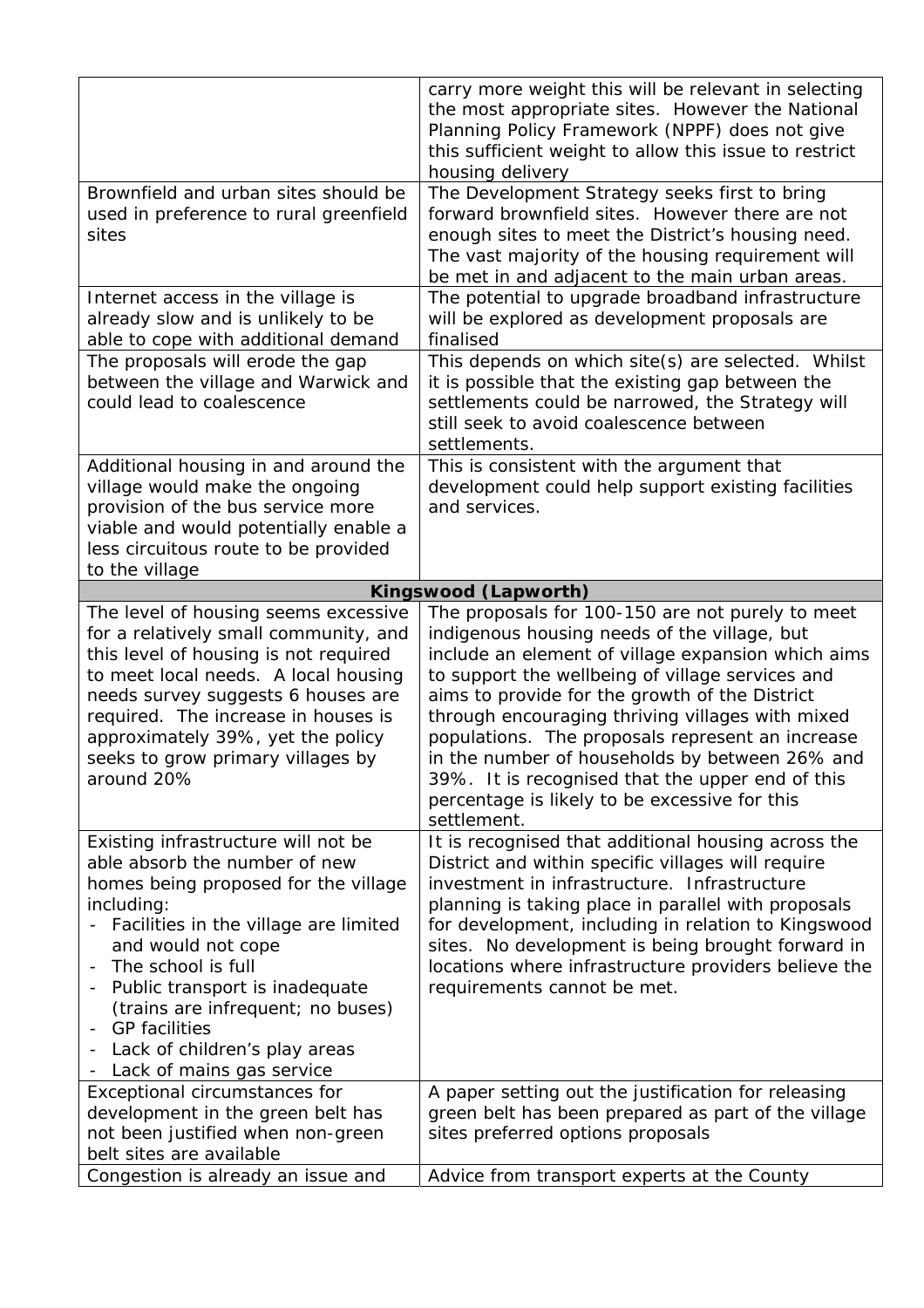| will get worse (eg Station Lane; Old<br>Warwick Road)                                                                                                                                                       | Council suggests that the development proposals<br>can be safely accommodated.                                                                                                                                                                                              |
|-------------------------------------------------------------------------------------------------------------------------------------------------------------------------------------------------------------|-----------------------------------------------------------------------------------------------------------------------------------------------------------------------------------------------------------------------------------------------------------------------------|
| Increased traffic levels on small<br>country lanes cause concerns about<br>road safety                                                                                                                      | Advice from transport experts at the County<br>Council suggests that the development proposals<br>can be safely accommodated.                                                                                                                                               |
| There are few employment<br>opportunities in the village.<br>Development should be located near<br>employment.                                                                                              | This point is accepted                                                                                                                                                                                                                                                      |
| There is a lack of clarity about what<br>area is covered by Kingswood<br>(Lapworth) as it appears to cover<br>part of Rowington parish                                                                      | The description does include part of Rowington<br>Parish and this will be clarified in future<br>publications. The proposals are focused on the<br>settlement of Kingswood even though they cross<br>the boundaries of two parishes                                         |
| Depending on which site(s) are<br>selected there could be issues with<br>regard to flooding, noise pollution<br>and light pollution                                                                         | These issues will be addressed in assessing specific<br>planning applications                                                                                                                                                                                               |
| Lapworth should not be a primary<br>service village as it is remote from<br>many services (including emergency<br>services) due to its isolated location.                                                   | The scoring relating to population, demographics,<br>character, facilities and services has been applied<br>in a consistent way to all rural settlements. This<br>indicated that Kingswood can be justified as a<br>Primary Service Villages.                               |
| Development should be spread<br>across Lapworth Parish rather than<br>concentrated on Kingswood.                                                                                                            | It is more sustainable to locate development close<br>to existing services and facilities                                                                                                                                                                                   |
| There are issues relating to property<br>subsidence in the area doe to the<br>presence of natural springs. This<br>makes it unsuitable for development.                                                     | Noted. Further work will be done to check this<br>before sites are finalised                                                                                                                                                                                                |
| Flooding is already an issue during<br>and following heavy rainfall.<br>Kingswood Brook is in a flood risk<br>area. The proposals are likely to<br>exacerbate this as natural soak-away<br>will be reduced. | Any sites within strategic flood risk areas will not<br>be proposed. Any specific local issues will need to<br>be addressed through the Planning Application<br>process.                                                                                                    |
| Brownfield and urban sites should be<br>used in preference to rural greenfield<br>sites                                                                                                                     | The Development Strategy seeks first to bring<br>forward brownfield sites. However there are not<br>enough sites to meet the District's housing need.<br>The vast majority of the housing requirement will<br>be met in and adjacent to the main urban areas.               |
| The proposals would change the rural<br>character and social make-up of the<br>village especially of affordable<br>housing is included.                                                                     | The character of the village may change, but with<br>careful development, site selection and investment<br>in infrastructure, this should be minimised.<br>Affordable housing would be included with the hope<br>that this would help local residents remain in the<br>area |
| Loss of biodiversity (habitats, trees<br>etc)                                                                                                                                                               | This is an issue which has been given weight in<br>assessing sites and where other factors do not<br>carry more weight this will be relevant in selecting<br>the most appropriate sites. Specific issues will<br>need to be addressed though applications when the          |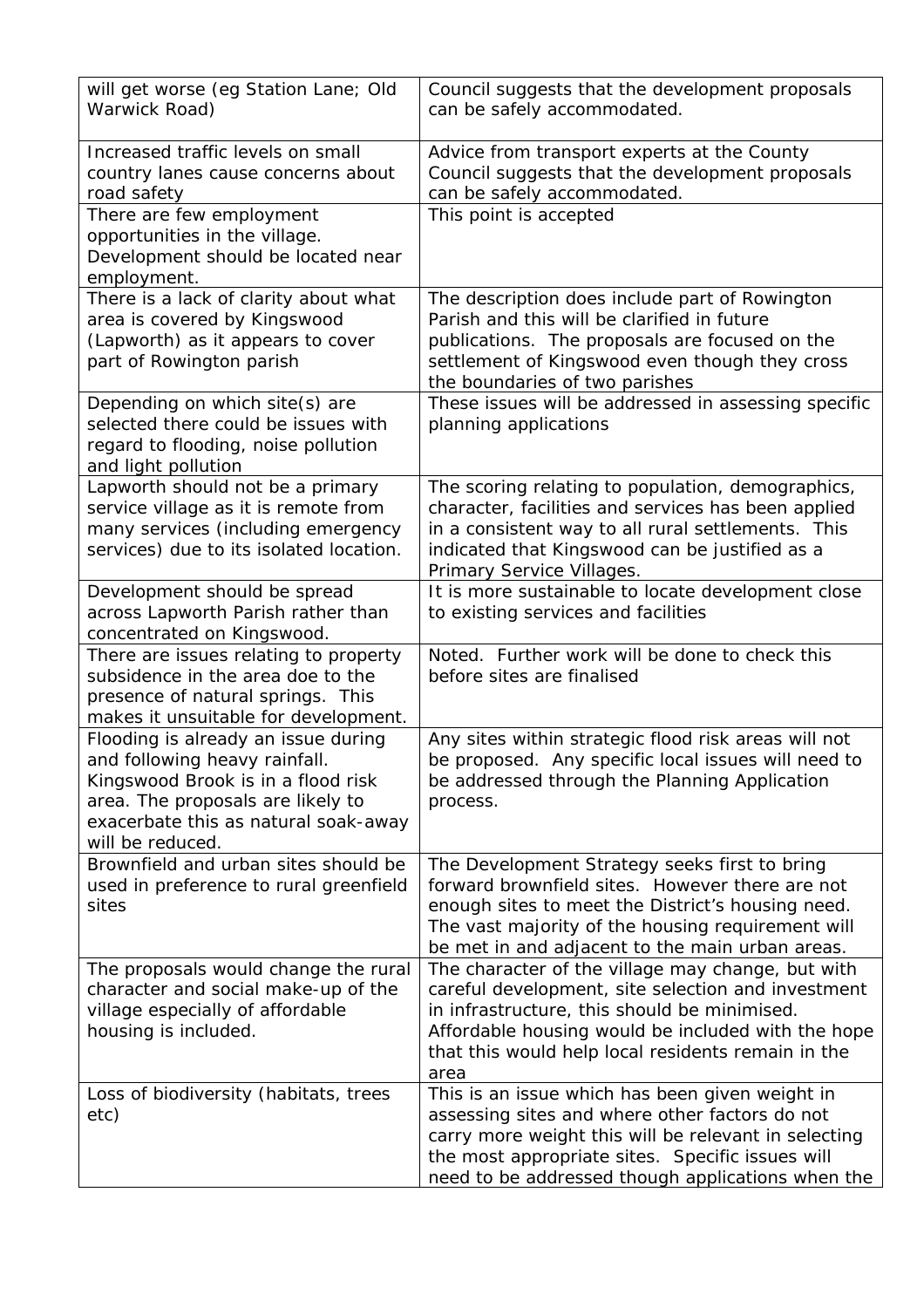|                                                                                                                                                                      | Council will seek to apply a biodiversity offsetting                                                                                                                                                                                                                                                                                                                                                                     |
|----------------------------------------------------------------------------------------------------------------------------------------------------------------------|--------------------------------------------------------------------------------------------------------------------------------------------------------------------------------------------------------------------------------------------------------------------------------------------------------------------------------------------------------------------------------------------------------------------------|
|                                                                                                                                                                      | policy.                                                                                                                                                                                                                                                                                                                                                                                                                  |
| Loss of high quality, fertile<br>agricultural land                                                                                                                   | This is an issue which has been given weight in<br>assessing sites and where other factors do not<br>carry more weight this will be relevant in selecting<br>the most appropriate sites. However the National<br>Planning Policy Framework (NPPF) does not give<br>this sufficient weight to allow this issue to restrict<br>housing delivery.                                                                           |
| Kingswood includes a number of<br>listed buildings. The setting and<br>character of these will be damaged<br>by the scale of new development                         | The impact on listed buildings and conservation<br>areas has been considered as part of the overall<br>site appraisal process. One of the sites in<br>Kingswood has been discounted, partly due to<br>impact on the setting of a listed building.                                                                                                                                                                        |
|                                                                                                                                                                      | <b>Radford Semele</b>                                                                                                                                                                                                                                                                                                                                                                                                    |
| The proposals will add to                                                                                                                                            | Advice from transport experts at the County                                                                                                                                                                                                                                                                                                                                                                              |
| congestions, particularly accessing<br>the A425. In particular the access<br>on to Southam Road from School<br>Lane is not suitable                                  | Council suggests that the development proposals<br>can be safely accommodated.                                                                                                                                                                                                                                                                                                                                           |
| Infrastructure could not cope with<br>this scale of development including:<br>- School<br>Health provision<br>Utilities (eg sewerage system)<br>$\blacksquare$       | It is recognised that additional housing across the<br>District and within specific villages will require<br>investment in infrastructure. Infrastructure<br>planning is taking place in parallel with proposals<br>for development, including in relation to Radford<br>Semele sites. No development is being brought<br>forward in locations where infrastructure providers<br>believe the requirements cannot be met. |
| The proposals are likely to extend<br>the village envelope either<br>encroaching in to the gap between<br>Leamington and village or extending<br>in open countryside | All site options have been subject to a landscape<br>assessment. Proposed sites will take account of<br>the impact on the landscape and coalescence                                                                                                                                                                                                                                                                      |
| Any new development would need to<br>be of appropriate layout and design<br>to fit in with existing densities and<br>character.                                      | Agreed. This will be assessed as part of any<br>planning application process                                                                                                                                                                                                                                                                                                                                             |
|                                                                                                                                                                      | <b>Barford</b>                                                                                                                                                                                                                                                                                                                                                                                                           |
| This level of development is<br>disproportionate. Development<br>should be limited to meeting local<br>needs (eg up to 3 houses per<br>annum)                        | The proposals for 70-90 are not purely to meet<br>indigenous housing needs of the village, but<br>include an element of village expansion which aims<br>to support the wellbeing of village services and<br>aims to provide for the growth of the District<br>through encouraging thriving villages with mixed<br>populations.                                                                                           |
| The village has already been subject<br>to inappropriate, high-density<br>development to the detriment of the<br>village's character                                 | Sites will be selected to minimise the detrimental<br>impact on the village's character, including in<br>relation to historic environment of the village                                                                                                                                                                                                                                                                 |
| Barford is being used as a "rat run".<br>This will get worse with new<br>development causing congestion and<br>safety concerns (eg exiting Fulbrook                  | Advice from transport experts at the County<br>Council suggests that the development proposals<br>can be safely accommodated.                                                                                                                                                                                                                                                                                            |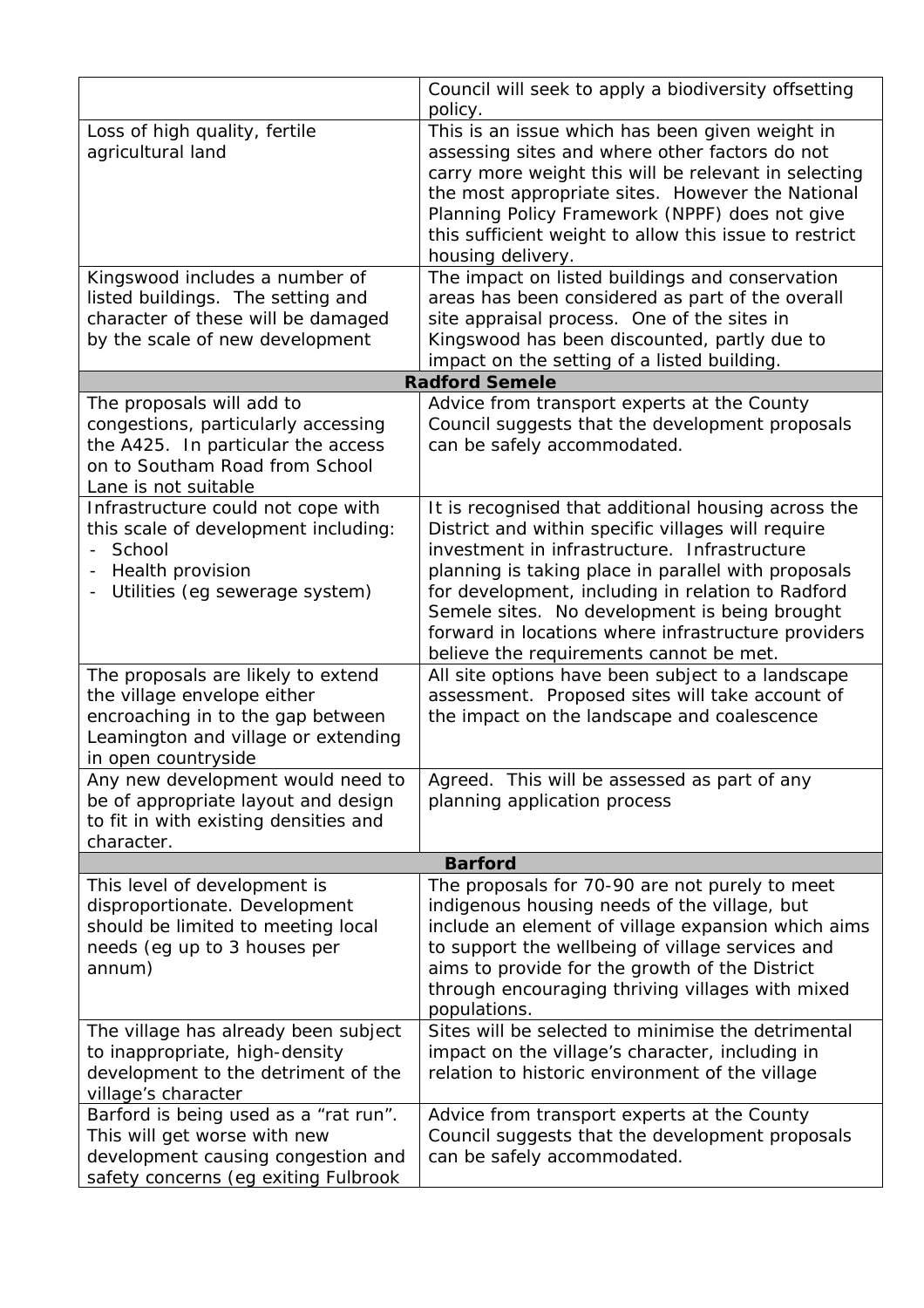| Lane on to the A429.                                                  |                                                                                     |
|-----------------------------------------------------------------------|-------------------------------------------------------------------------------------|
| Barford is an historic village that has                               | Sites will be selected to minimise the detrimental                                  |
| grown organically over many                                           | impact on the village's character, including in                                     |
| centuries. It historic assets should                                  | relation to historic environment of the village                                     |
| be protected. Such a large increase                                   |                                                                                     |
| in will damage this historic character                                |                                                                                     |
| The proposals will have a detrimental                                 | Sites will be selected to minimise the detrimental                                  |
| effect on the rural character of the                                  | impact on the village's character, including in                                     |
| village.                                                              | relation to historic environment of the village                                     |
| Infrastructure could not cope with                                    | It is recognised that additional housing across the                                 |
| this scale of development including:                                  | District and within specific villages will require                                  |
| Power supply                                                          | investment in infrastructure. Infrastructure                                        |
| Waste water provision<br>$\overline{\phantom{a}}$                     | planning is taking place in parallel with proposals                                 |
| The school is full<br>$\overline{\phantom{a}}$<br>Lack of GP services | for development, including in relation to Barford                                   |
|                                                                       | sites. No development is being brought forward in                                   |
|                                                                       | locations where infrastructure providers believe the<br>requirements cannot be met. |
| Parking in the village is already                                     | Parking will be provided in association with any                                    |
| difficult. More development will                                      | new development                                                                     |
| make this worse.                                                      |                                                                                     |
| There is no significant employment in                                 | This point is accepted, however the village is fairly                               |
| Barford. This means Barford will be                                   | well located to access the employment areas to the                                  |
| a commuter village and will result in                                 | south of Warwick                                                                    |
| extra traffic and congestion                                          |                                                                                     |
| The proposals would have a negative                                   | This is an issue which has been given weight in                                     |
| impact on the ecology of the area.                                    | assessing sites and where other factors do not                                      |
|                                                                       | carry more weight this will be relevant in selecting                                |
|                                                                       | the most appropriate sites. Specific issues will                                    |
|                                                                       | need to be addressed though applications when the                                   |
|                                                                       | Council will seek to apply a biodiversity offsetting                                |
|                                                                       | policy.                                                                             |
| 40% affordable housing in rural                                       | Studies show that there is a need for affordable                                    |
| areas is too high as confirmed by the                                 | housing in rural areas and across the District. To                                  |
| local housing needs survey.                                           | meet the District's affordable housing need,                                        |
|                                                                       | approximately 40% of new dwellings need to be<br>affordable                         |
| Development should be in keeping                                      | The potential to phase development over the plan                                    |
| with the village design statement and                                 | period will be explored                                                             |
| should be brought forward                                             |                                                                                     |
| incrementally (phasing required) to                                   |                                                                                     |
| allow better integration.                                             |                                                                                     |
| The village's facilities do not need                                  | In line with other villages Barford has witnessed a                                 |
| more growth to support their                                          | decline in young people and ageing of the                                           |
| ongoing viability                                                     | population. If this trend continues in many village                                 |
|                                                                       | locations it may result in a reduction in the viability                             |
|                                                                       | of certain types of facilities - particularly those                                 |
|                                                                       | supporting younger residents.                                                       |
|                                                                       | <b>Baginton</b>                                                                     |
| The proposals for a sub-regional                                      | The Gateway application is subject to call-in by the                                |
| employment site within the                                            | Secretary of State. This issue will be considered as                                |
| Greenbelt are unacceptable, will have                                 | part of that. In relation to the Local Plan a sub-                                  |
| a negative impact on the village and                                  | regional employment is being commissioned                                           |
| exceptional circumstances have not                                    |                                                                                     |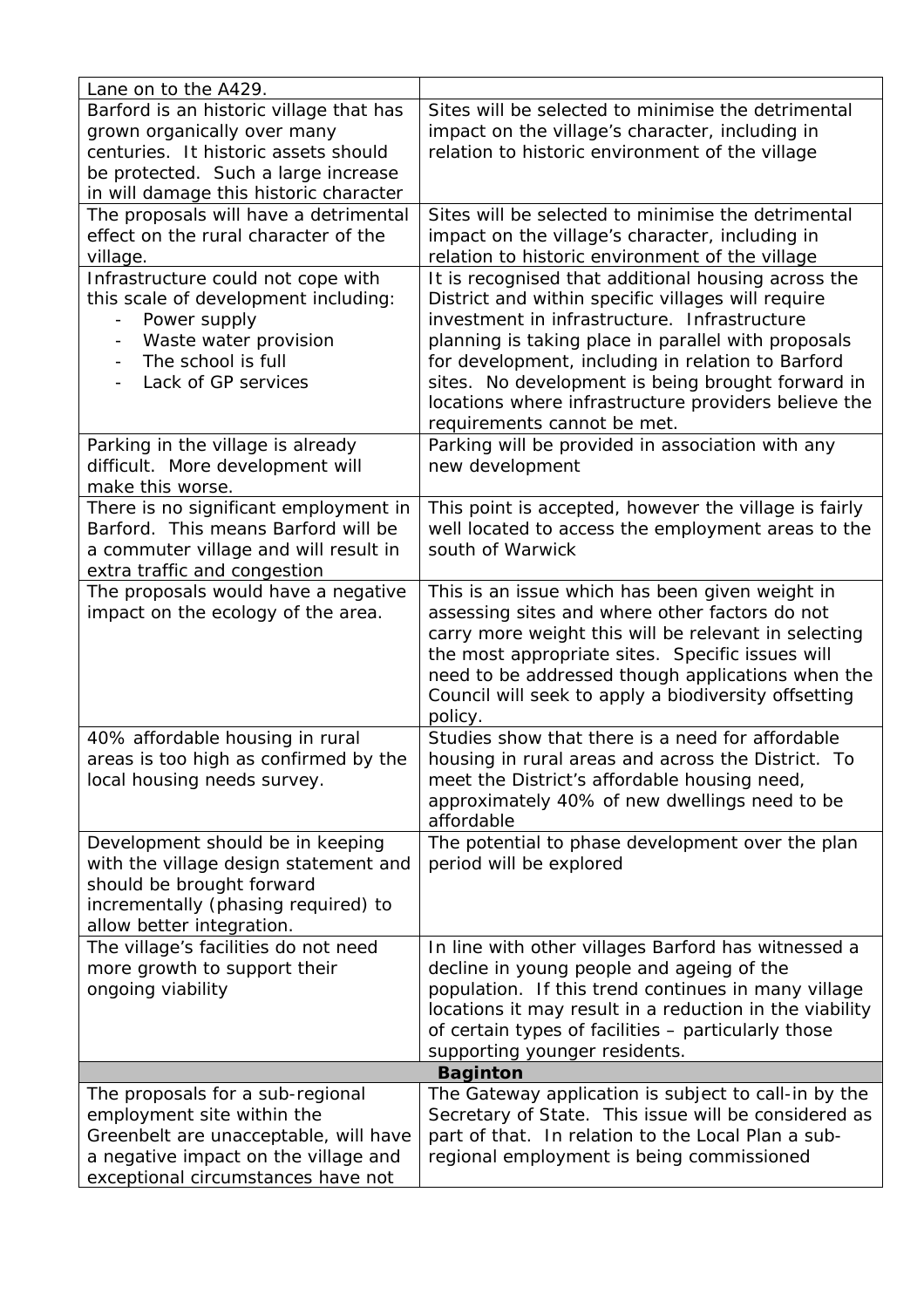| been justified.                                                                                                                                                                                                            |                                                                                                                                                                                                                                                                                                                                                                                                                          |  |
|----------------------------------------------------------------------------------------------------------------------------------------------------------------------------------------------------------------------------|--------------------------------------------------------------------------------------------------------------------------------------------------------------------------------------------------------------------------------------------------------------------------------------------------------------------------------------------------------------------------------------------------------------------------|--|
| The proposed number of houses is<br>excessive for the size of the<br>settlement and takes no account of<br>the housing needs survey which<br>suggested 20 additional dwellings for<br>the village.                         | The proposals for 100-150 are not purely to meet<br>indigenous housing needs of the village, but<br>include an element of village expansion which aims<br>to support the wellbeing of village services and<br>aims to provide for the growth of the District<br>through encouraging thriving villages with mixed<br>populations.                                                                                         |  |
| The outcomes of Baginton Parish<br>Plan and Housing Needs survey<br>should be used to shape the<br>proposals for the village                                                                                               | The proposals for 100-150 are not purely to meet<br>indigenous housing needs of the village, but<br>include an element of village expansion which aims<br>to support the wellbeing of village services and<br>aims to provide for the growth of the District<br>through encouraging thriving villages with mixed<br>populations.                                                                                         |  |
| This is an historic village. Its<br>heritage and character should be<br>protected                                                                                                                                          | Sites will be selected to minimise the detrimental<br>impact on the village's character, including in<br>relation to historic environment of the village                                                                                                                                                                                                                                                                 |  |
| Any housing development should be<br>accommodated without impacting on<br>the green belt. Exceptional<br>circumstance for green belt releases<br>have not been justified                                                   | A paper setting out the justification for releasing<br>green belt has been prepared as part of the village<br>sites preferred options proposals                                                                                                                                                                                                                                                                          |  |
| The village does not have the<br>infrastructure to support this level of<br>development. For example:<br><b>GP</b> services<br>$\overline{\phantom{0}}$<br>School<br>Transport<br><b>Shops</b><br>$\overline{\phantom{a}}$ | It is recognised that additional housing across the<br>District and within specific villages will require<br>investment in infrastructure. Infrastructure<br>planning is taking place in parallel with proposals<br>for development, including in relation to Radford<br>Semele sites. No development is being brought<br>forward in locations where infrastructure providers<br>believe the requirements cannot be met. |  |
| The proposals are supported and<br>preserve the integrity of the<br>community                                                                                                                                              | Noted                                                                                                                                                                                                                                                                                                                                                                                                                    |  |
|                                                                                                                                                                                                                            | <b>Burton Green</b>                                                                                                                                                                                                                                                                                                                                                                                                      |  |
| The proposals will lead to<br>coalescence, contradicting the<br>Council's stated policy                                                                                                                                    | Sites will be selected with a view to minimising<br>impact on coalescence                                                                                                                                                                                                                                                                                                                                                |  |
| The proposals are supported and<br>preserve the integrity of the<br>community. Indeed the village could<br>accommodate additional housing<br>over and above that proposed                                                  | Noted, however the services available in the village<br>and site capacity place a ceiling on how much<br>development is appropriate in the village                                                                                                                                                                                                                                                                       |  |
| <b>Hatton Park</b>                                                                                                                                                                                                         |                                                                                                                                                                                                                                                                                                                                                                                                                          |  |
| Birmingham Road has significant<br>road safety issues and cannot take<br>any more development                                                                                                                              | Advice from transport experts at the County<br>Council suggests that the development proposals<br>can be safely accommodated.                                                                                                                                                                                                                                                                                            |  |
| Birmingham Road is already<br>congested and the additional traffic<br>will add to this congestion problem.<br>The proposals would also add to<br>congestion on the estate.                                                 | Advice from transport experts at the County<br>Council suggests that the development proposals<br>can be safely accommodated.                                                                                                                                                                                                                                                                                            |  |
| Storm drains on Birmingham Road                                                                                                                                                                                            | This will need to be considered in any<br>Noted.                                                                                                                                                                                                                                                                                                                                                                         |  |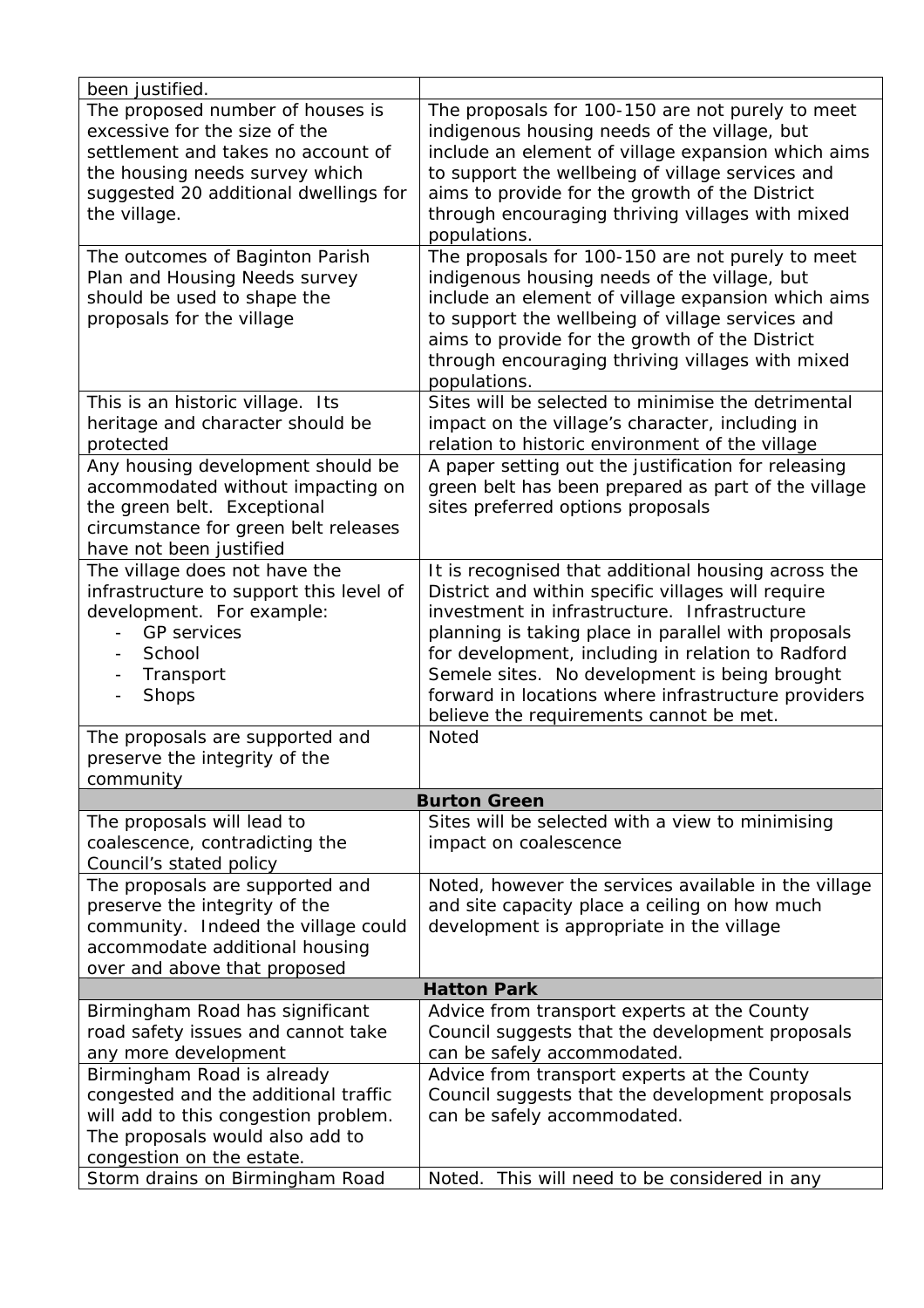| regularly flood and the proposals will<br>make this situation worse                                                                                                                                                                                           | planning application proposals affecting this area                                                                                                                                                                                                                                                                                                                                                                       |
|---------------------------------------------------------------------------------------------------------------------------------------------------------------------------------------------------------------------------------------------------------------|--------------------------------------------------------------------------------------------------------------------------------------------------------------------------------------------------------------------------------------------------------------------------------------------------------------------------------------------------------------------------------------------------------------------------|
| The green belt should be protected.<br>Exceptional circumstances have not<br>been justified for releasing green belt<br>land                                                                                                                                  | A paper setting out the justification for releasing<br>green belt has been prepared as part of the village<br>sites preferred options proposals                                                                                                                                                                                                                                                                          |
| Services and infrastructure in Hatton<br>Park are unsuitable to support<br>further development without<br>providing improvements, including:<br>schools,<br>shops<br>-<br>health services<br>recreational facilities<br>facilities for children<br>allotments | It is recognised that additional housing across the<br>District and within specific villages will require<br>investment in infrastructure. Infrastructure<br>planning is taking place in parallel with proposals<br>for development, including in relation to hatton<br>Park sites. No development is being brought<br>forward in locations where infrastructure providers<br>believe the requirements cannot be met.    |
| The proposals are likely to have a<br>negative impact on the canal<br>environment which is a tourist<br>attraction                                                                                                                                            | Impact on the enjoyment and ecology of the canal<br>will be considered in site selection.                                                                                                                                                                                                                                                                                                                                |
| Depending on which site(s) are<br>proposed, there could be an impact<br>on flooding                                                                                                                                                                           | Impact on flooding will be considered in site<br>selection.                                                                                                                                                                                                                                                                                                                                                              |
| There would be benefits for a small<br>development for elderly people                                                                                                                                                                                         | <b>Noted</b>                                                                                                                                                                                                                                                                                                                                                                                                             |
| The ecology in the area should be<br>protected                                                                                                                                                                                                                | This is an issue which has been given weight in<br>assessing sites and where other factors do not<br>carry more weight this will be relevant in selecting<br>the most appropriate sites. Specific issues will<br>need to be addressed though applications when the<br>Council will seek to apply a biodiversity offsetting<br>policy.                                                                                    |
| The impact on the community at<br>Hatton Terrace would be significant                                                                                                                                                                                         | The level of significance will be dependent on which<br>sites are selected. The impact on existing<br>dwellings will be assessed.                                                                                                                                                                                                                                                                                        |
| More development in this areas could<br>increase the demand for bus services<br>to enable a critical mass to be<br>achieved                                                                                                                                   | This is consistent with the argument that<br>development could help support existing facilities<br>and services.                                                                                                                                                                                                                                                                                                         |
| There are no suitable sites in and<br>around Hatton Park to support<br>development                                                                                                                                                                            | A detailed assessment of potential sites has been<br>undertaken to assess suitability                                                                                                                                                                                                                                                                                                                                    |
| There are some suitable sites to<br>support development around Hatton<br>Park                                                                                                                                                                                 | A detailed assessment of potential sites has been<br>undertaken to assess suitability                                                                                                                                                                                                                                                                                                                                    |
| Hatton Park is not a sustainable<br>location for development due to the<br>poor provision of facilities. This would<br>put further pressure on the road<br>network                                                                                            | At the time of undertaking the work on village<br>facilities and services, Hatton Park had a regular<br>bus service (every 30 minutes) with a journey time<br>of 15 minutes to travel to Warwick. The village is<br>also located near Warwick Parkway Railway<br>Station. The public transport infrastructure<br>provides a good alternative to private car use. It is<br>acknowledged that the settlement could benefit |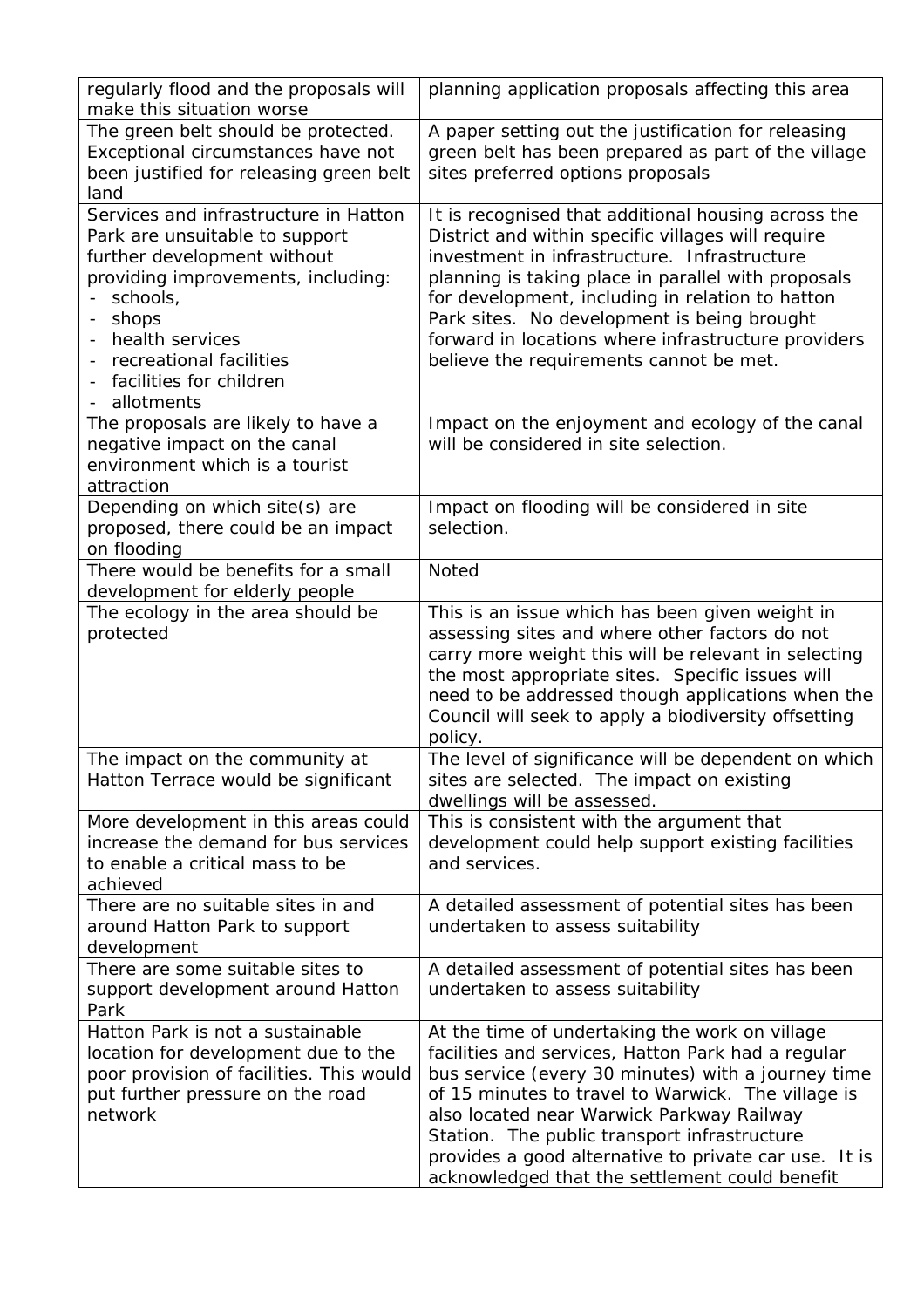|                                                                                                                                                                  | from an enhanced range of services, including an<br>improved shop facility.                                                                                                                                                                                                                                                                                                                                            |
|------------------------------------------------------------------------------------------------------------------------------------------------------------------|------------------------------------------------------------------------------------------------------------------------------------------------------------------------------------------------------------------------------------------------------------------------------------------------------------------------------------------------------------------------------------------------------------------------|
| The proposals would damage the<br>rural setting of the settlement                                                                                                | This is an issue which has been given weight in<br>assessing sites and where other factors do not<br>carry more weight this will be relevant in selecting<br>the most appropriate sites.                                                                                                                                                                                                                               |
| The proposals will impact on the<br>vistas from the public footpath<br>running north west from Hatton Park                                                       | This is an issue which has been given weight in<br>assessing sites and where other factors do not<br>carry more weight this will be relevant in selecting<br>the most appropriate sites.                                                                                                                                                                                                                               |
| Depending on the site(s) proposed,<br>there could be an impact on high<br>quality agricultural land                                                              | This is an issue which has been given weight in<br>assessing sites and where other factors do not<br>carry more weight this will be relevant in selecting<br>the most appropriate sites.                                                                                                                                                                                                                               |
| There is no information on which<br>specific sites are being proposed                                                                                            | The site specific consultation will follow later in<br>2013                                                                                                                                                                                                                                                                                                                                                            |
|                                                                                                                                                                  | <b>Leek Wootton</b>                                                                                                                                                                                                                                                                                                                                                                                                    |
| Development here will reduce the<br>gap between Kenilworth and<br>Leamington leading to coalescence                                                              | This is an important issue and sites will be selected<br>to minimise the impact on this                                                                                                                                                                                                                                                                                                                                |
| An increase of 21% in the village<br>housing stock is significant. The<br>infrastructure in the village such as<br>the school would be stretched for<br>instance | It is recognised that additional housing across the<br>District and within specific villages will require<br>investment in infrastructure. Infrastructure<br>planning is taking place in parallel with proposals<br>for development, including in relation to Leek<br>Wootton sites. No development is being brought<br>forward in locations where infrastructure providers<br>believe the requirements cannot be met. |
| The proposals will lead to increased<br>traffic levels and congestion                                                                                            | Advice from transport experts at the County<br>Council suggests that the development proposals<br>can be safely accommodated.                                                                                                                                                                                                                                                                                          |
| Access to supermarkets will involve<br>travelling through Warwick, leading<br>to further congestion.                                                             | In some village locations, people take advantage of<br>internet shopping to purchase groceries from<br>supermarkets rather than add to local congestion<br>levels.                                                                                                                                                                                                                                                     |
| Sites adjacent to the A46 would be<br>inappropriate due to noise pollution<br>and traffic safety                                                                 | This will be taken in to account in selecting sites                                                                                                                                                                                                                                                                                                                                                                    |
| The proposals have the potential to<br>enable a viable local shop to be<br>supported. Leek Wootton is the<br>largest village in the District without<br>shop.    | This is consistent with the argument that<br>development could help support existing facilities<br>and services.                                                                                                                                                                                                                                                                                                       |
| The village should no longer be<br>washed over by green belt as the<br>built up area makes no contribution<br>to the openness of the green belt.                 | This will be assessed in considering a new green<br>belt envelope for the village                                                                                                                                                                                                                                                                                                                                      |
| The proposals would support the long<br>term viability of the school which<br>currently includes a significant intake<br>from outside the village                | This is consistent with the argument that<br>development could help support existing facilities<br>and services.                                                                                                                                                                                                                                                                                                       |
| The proposals are supported and<br>preserve the integrity of the                                                                                                 | <b>Noted</b>                                                                                                                                                                                                                                                                                                                                                                                                           |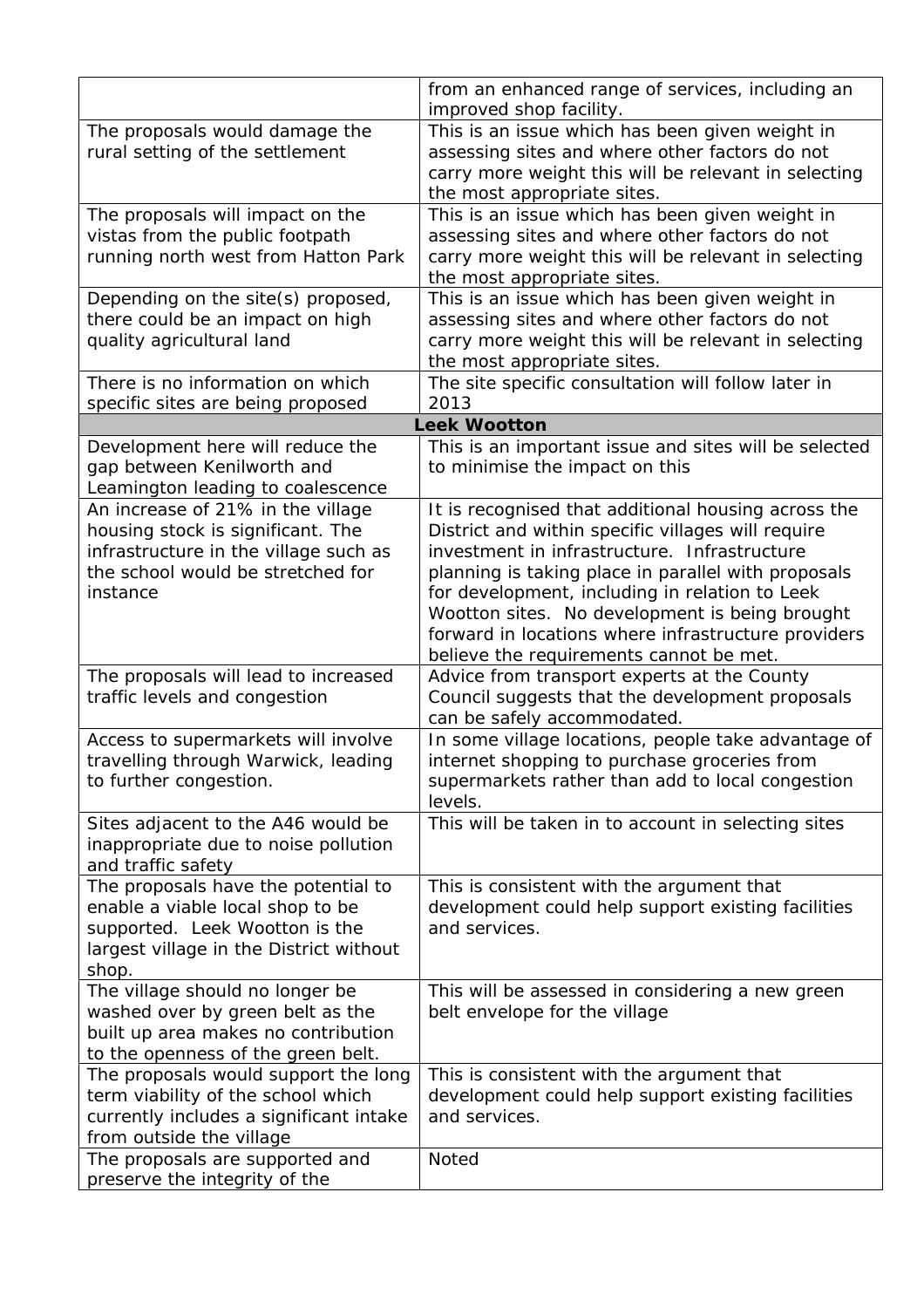| community                                                                |                                                      |
|--------------------------------------------------------------------------|------------------------------------------------------|
| The site at the Police Headquarters                                      | This site will be assessed for suitability alongside |
| would be appropriate                                                     | other sites                                          |
| The site adjacent to the Golf Club                                       | This site will be assessed for suitability alongside |
| would be suitable                                                        | other sites                                          |
| 90 houses for the village is supported                                   | This options will be assessed in selecting the most  |
| but should be spread over several                                        | appropriate location(s) for development              |
| sites                                                                    |                                                      |
|                                                                          | <b>Other Rural Settlements</b>                       |
| Hatton Green: Concern about the                                          | These factors will be taken in to account in         |
| potential for certain sites to impact                                    | assessing site suitability                           |
| on the character of the village, the                                     |                                                      |
| road network, road safety, flooding                                      |                                                      |
| and ecology.                                                             |                                                      |
| Hatton Green: There is potential for                                     | This will be considered as part of the site          |
| up to 90 houses in the village and                                       | assessment process                                   |
| the village envelope should be                                           |                                                      |
| amended accordingly                                                      |                                                      |
| Norton Lindsey: Support for Norton                                       | Noted                                                |
| Lindsey being classified as a Feeder                                     |                                                      |
| Village                                                                  |                                                      |
| Norton Lindsey: Norton Lindsey                                           | The assessment undertaken in the village hierarchy   |
| has sufficient services and is of                                        | report suggests that Norton Lindsey does not have    |
| sufficient size to be classified as a                                    | the services or the critical mass to accommodate     |
| secondary service village, which in                                      | substantial levels of growth                         |
| turn would provide the potential<br>reduce allocations to other villages |                                                      |
| Old Milverton: Old Milverton should                                      | The assessment undertaken in the village hierarchy   |
| be classified alongside very small                                       | report suggests that Old Milverton is of size to be  |
| village and hamlets. It is not                                           | considered a small/feeder village                    |
| suitable for significant development                                     |                                                      |
| due to its size, character, road                                         |                                                      |
| network, access to services and role                                     |                                                      |
| within the green belt                                                    |                                                      |
| <b>Shrewley Common: This village is</b>                                  | A paper setting out the justification for releasing  |
| within the green belt and the                                            | green belt has been prepared as part of the village  |
| proposed sites would entail the loss                                     | sites preferred options proposals. It is recognised  |
| of mature trees and would have a                                         | that additional housing across the District and      |
| detrimental impact on the character                                      | within specific villages will require investment in  |
| of the village. There are also                                           | infrastructure. Infrastructure planning is taking    |
| concerns about the increased levels                                      | place in parallel with proposals for development,    |
| of traffic, access to school places and                                  | including in relation to hatton Park sites. No       |
| the sewerage/drainage system.                                            | development is being brought forward in locations    |
| These issues would need to be                                            | where infrastructure providers believe the           |
| resolved                                                                 | requirements cannot be met.                          |
| Stoneleigh: development here                                             | No development is proposed in Stoneleigh             |
| would impact on the green belt and                                       |                                                      |
| the separation between Leamington                                        |                                                      |
| and Kenilworth. The village does not                                     |                                                      |
| have good access to facilities and                                       |                                                      |
| services and the road infrastructure                                     |                                                      |
| could not cope with development                                          |                                                      |
| Stoneleigh: should be classified as a                                    | The assessment undertaken in the village hierarchy   |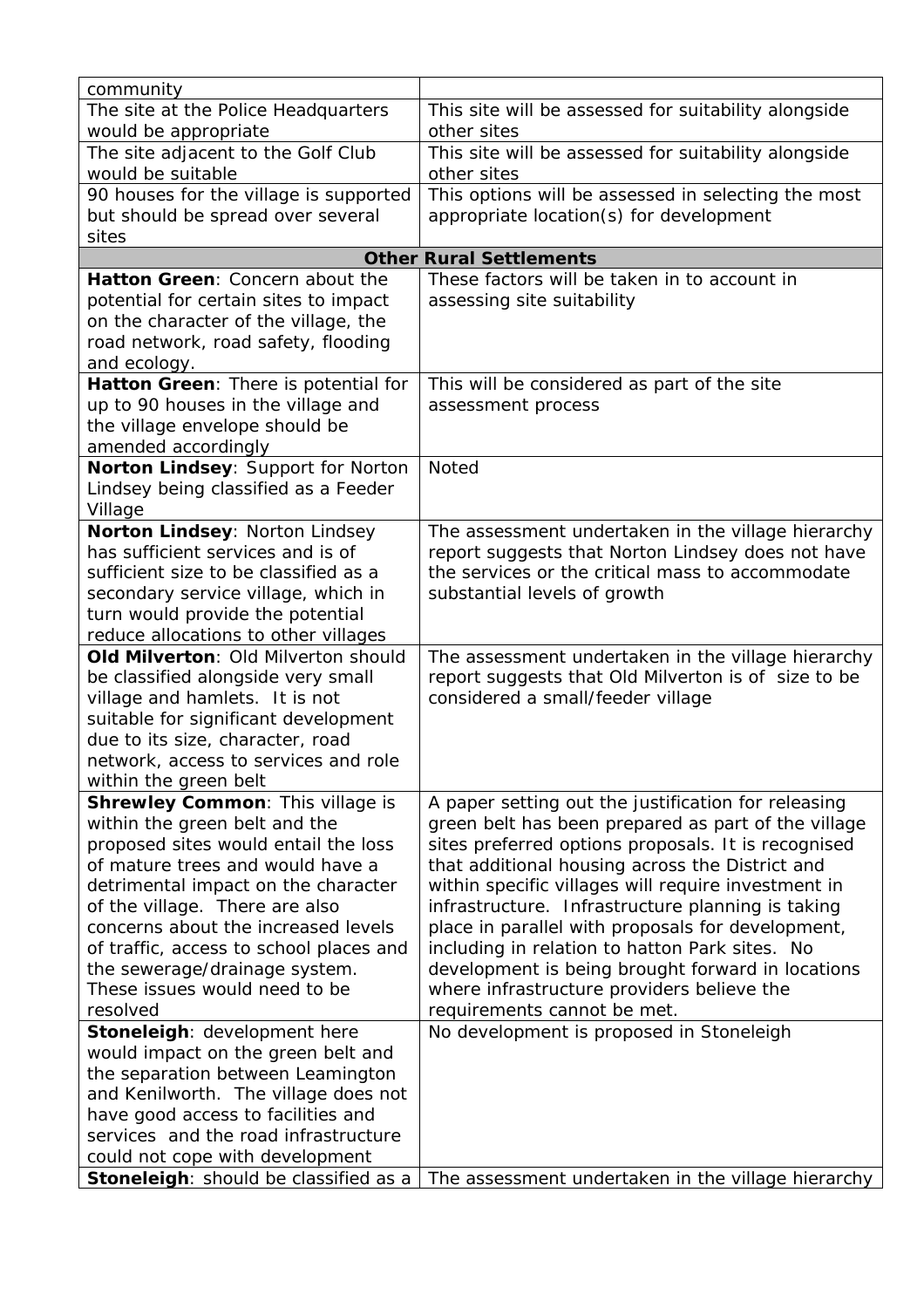| secondary service village given its<br>proximity to employment and larger<br>centres of population. There are<br>sites that could be developed close to<br>village and the village envelope<br>should be redrawn to accommodate<br>this | report suggests that Stoneleigh does not have the<br>services or the critical mass to accommodate<br>substantial levels of growth |
|-----------------------------------------------------------------------------------------------------------------------------------------------------------------------------------------------------------------------------------------|-----------------------------------------------------------------------------------------------------------------------------------|
| <b>Weston Under Wetherley: Support</b>                                                                                                                                                                                                  | The assessment undertaken in the village hierarchy                                                                                |
| for some development here from                                                                                                                                                                                                          | report suggests that Weston under Wetherley does                                                                                  |
| landowners                                                                                                                                                                                                                              | not have the services or the critical mass to                                                                                     |
|                                                                                                                                                                                                                                         | accommodate substantial levels of growth                                                                                          |
| Hatton Station: the infrastructure                                                                                                                                                                                                      | It is recognised that additional housing across the                                                                               |
| in the village could not support                                                                                                                                                                                                        | District and within specific villages will require                                                                                |
| significant development here.<br>In.                                                                                                                                                                                                    | investment in infrastructure. Infrastructure                                                                                      |
| particular, the road<br>network<br>is                                                                                                                                                                                                   | planning is taking place in parallel with proposals                                                                               |
| unsafe; drainage is a problem; there                                                                                                                                                                                                    | for development, including in relation to Hatton                                                                                  |
| are no amenities for children<br>or.                                                                                                                                                                                                    | Park sites. No development is being brought                                                                                       |
| elderly people; the bus service is                                                                                                                                                                                                      | forward in locations where infrastructure providers                                                                               |
| inadequate; the is<br>pressure<br><sub>on</sub>                                                                                                                                                                                         | believe the requirements cannot be met.                                                                                           |
| schools; there are<br>no<br>shopping                                                                                                                                                                                                    |                                                                                                                                   |
| facilities. The land is in the green                                                                                                                                                                                                    | The impact on is an issue which has been given                                                                                    |
| belt.<br>This area has rich ecology                                                                                                                                                                                                     | weight in assessing sites and where other factors                                                                                 |
| undermined<br>which<br>will<br>be<br>by                                                                                                                                                                                                 | do not carry more weight this will be relevant in                                                                                 |
| proposed development                                                                                                                                                                                                                    | selecting the most appropriate sites.                                                                                             |

## **Part 2: Statistical Analysis**

The table below provides a statistical summary of the representations received in so far as they relate to **the 10 Primary and Secondary Service Villages.** It should be noted however that the planning system does not place weight on the quantity of responses received in relation to a site or an issue, but rather gives weight to the strengths of the arguments put forward.

| <b>Village Options</b>                         | No. Of<br><b>Reps</b> | <b>Support</b> | Object    | <b>Other</b><br><b>Comments</b>                                                           |
|------------------------------------------------|-----------------------|----------------|-----------|-------------------------------------------------------------------------------------------|
| <b>Villages Overall</b>                        | 358                   | 30(8%)         | 328 (92%) |                                                                                           |
|                                                |                       |                |           |                                                                                           |
| <b>Primary Service Villages</b>                |                       |                |           |                                                                                           |
| · Bishops Tachbrook (100-150<br>dwellings)     | 33                    | 1(3%)          | 32 (97%)  |                                                                                           |
| • Cubbington (100-150<br>dwellings)            | $\overline{2}$        | $2(100\%)$     | $0(0\%)$  |                                                                                           |
| • Hampton Magna (100-150<br>dwellings)         | 128                   | 2(2%)          | 126 (98%) | Petition signed<br>by 831 people<br>objecting to<br>RDS proposals<br>for Hampton<br>Magna |
| • Kingswood (Lapworth) (100-<br>150 dwellings) | 55                    | 4(7%)          | 51 (93%)  |                                                                                           |